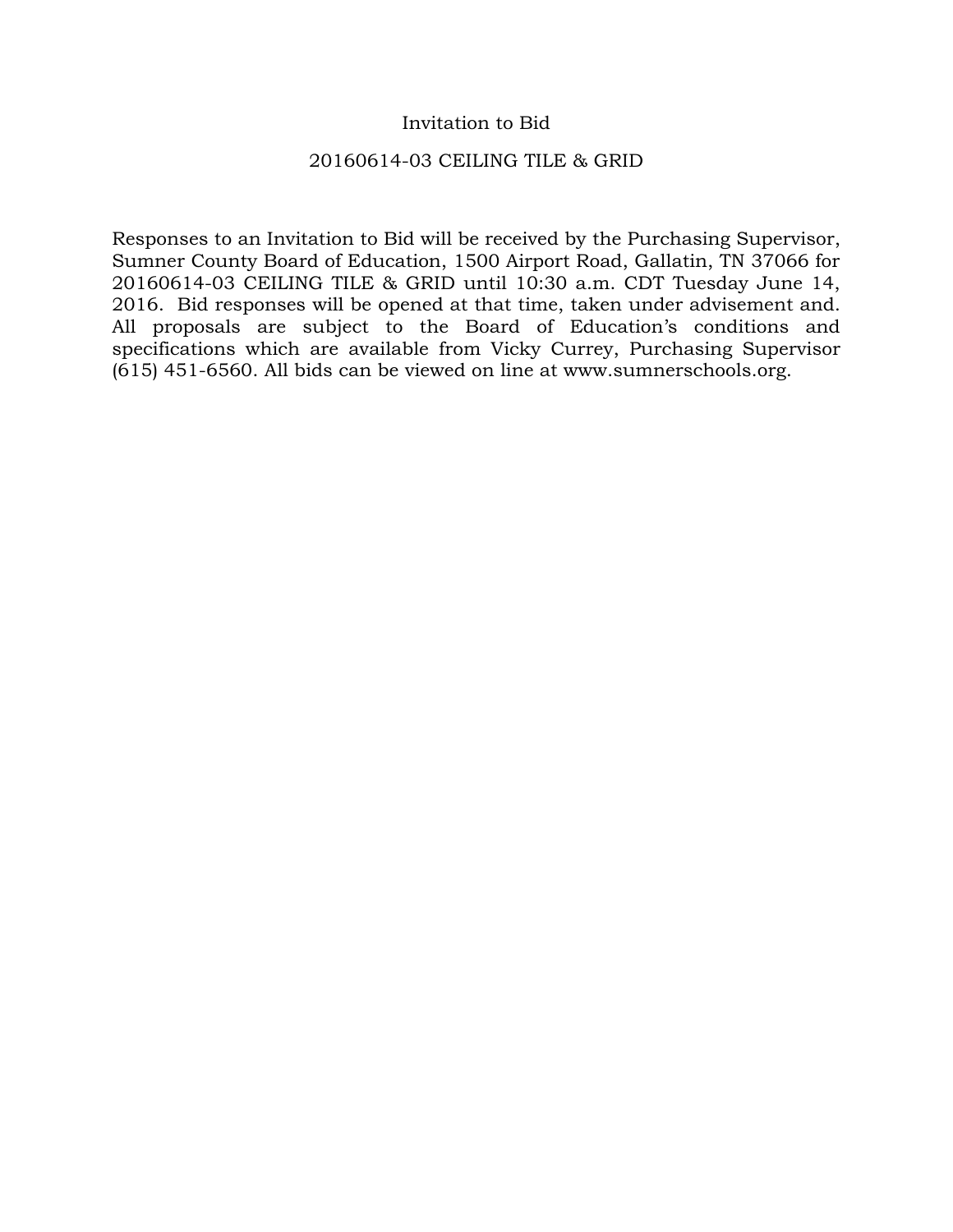#### **NOTICE TO RESPONDENTS**

Responses to an Invitation to Bid will be received by the Purchasing Supervisor in the SUPPORT SERVICE FACILITY CONFERENCE ROOM, Sumner County Board of Education, 1500 Airport Road Gallatin, TN 37066. They will be received until **10:30 A.M. Local Time JUNE 14, 2016** for **20160614-03 CEILING TILE & GRID**, at which time the responses will be opened, taken under advisement and evaluated. *BIDS WILL BE POSTED ON www.sumnerschools.org* 

**GENERAL REQUIREMENTS AND CONDITIONS** 

-------------------------------------------------------------------------------------------------------------------------------

- 1. The Sumner County Board of Education reserves the right to accept or reject any and/or all responses in whole or in part, and to waive informalities therein.
- 2. Any responses received after the scheduled closing time for the receipt for responses will not be considered.
- 3. If a mistake is discovered after the responses are received, only the Sumner County Board of Education may allow the respondent to withdraw the entire response.
- 4. Partial payments will not be approved unless justification for such payment can be shown. Terms will be net 30 days.
- 5. Payment will not be made until the said **20160614-03 CEILING TILE & GRID** are inspected and approved as meeting all specifications by persons appointed by the Sumner County Board of Education.
- 6. Responses submitted must be in a sealed envelope and marked on the outside as follows: **RESPONSE: 20160614-03 CEILING TILE & GRID DEADLINE: 10:30 A.M. JUNE 14, 2016**
- 7. Facsimile responses will not be considered.
- 8. If a successful bidder violates any terms of their bid, the contract, school board policy or any law they may be disqualified from bidding for a period of two years for minor violations or longer for major violations. Bids from disqualified bidders will not be accepted during the period of disqualification.
- 9. Prices quoted on the response (if any) are to be considered firm and binding until the said **20160614-03 CEILING TILE & GRID** are in the possession of the Sumner County Board of Education.
- 10. No purchase or contract is authorized or valid until the issuance of a Board Purchase Order in accordance with Board Policy. No Board Employee is authorized to purchase equipment, supplies or services prior to the issuance of such a Purchase Order.
- 11. Any deviation from these stated terms, specifications and conditions must be coordinated with and approved in writing by the Purchasing Supervisor, Vicky Currey (615) 451-6560.
- 12. All bids that exceed \$25,000 must have the Company Name, License Number, Expiration Date thereof and License Classification of Contractor listed on outside of sealed envelope. As required by State of Tennessee Code Annotated 62-6-119.
- 13. The awarded bidder will be required to post a performance and payment bond in the amount of 25% of the contract price if it exceeds \$100,000 as stated by State of Tennessee Code Annotated 12-4-201.
- 14. If the project cost in excess of \$25,000 a performance bond must be secured by the requesting party in an amount equal to the market improvement value.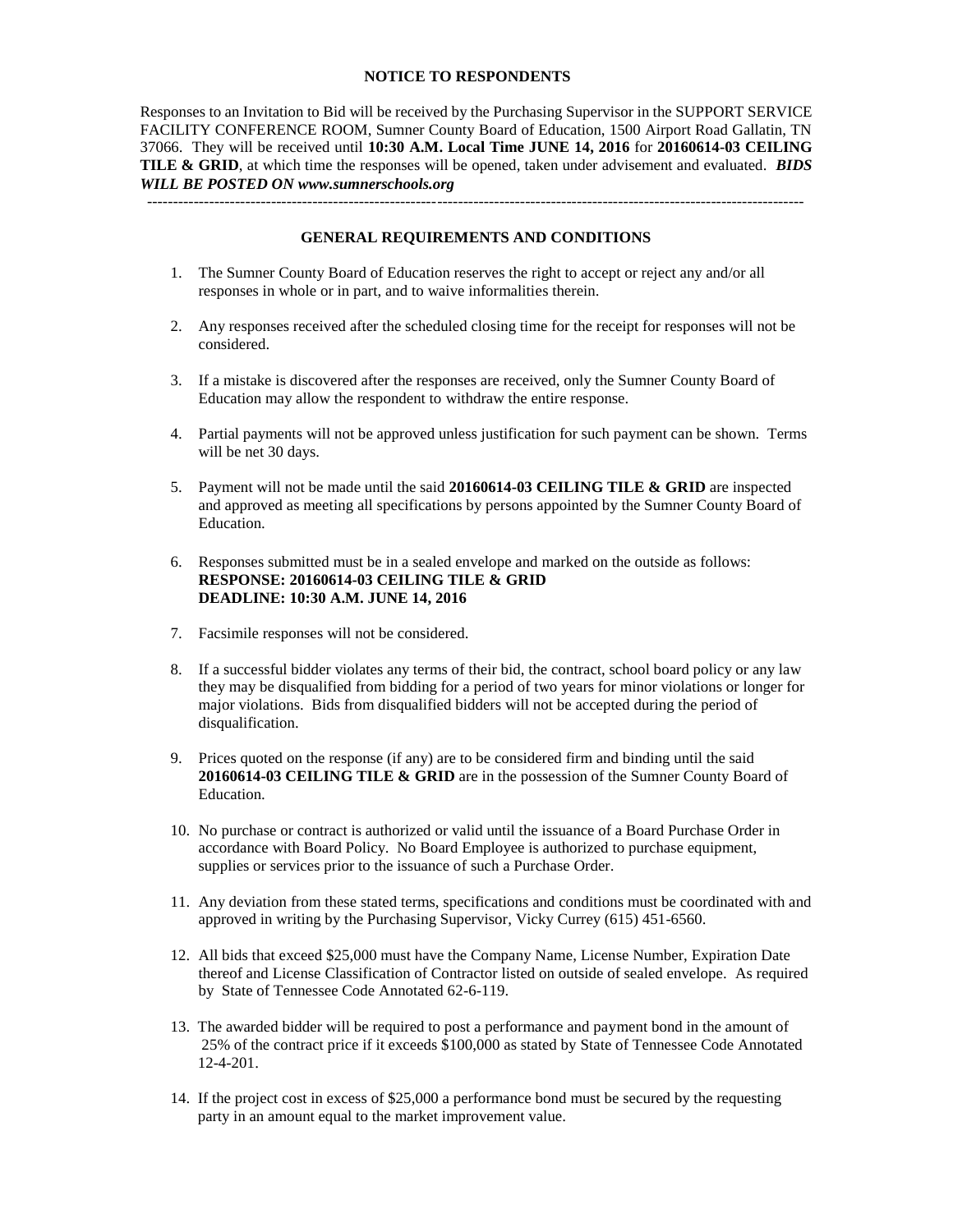## **20160614-03 CEILING TILE & GRID**

The Sumner County Board of Education, herein known as "School System", is soliciting bids for ceiling tile. All vendors are required to include the cost of shipping to the School System Maintenance Department, 1500 Airport Rd., Gallatin, TN 37066 in the price of the material. Prices are to be firm and valid from July 1, 2016 – June 30, 2017. Refer to the following specifications:

# **CEILING TILE**

|                                                                           | Sq. Ft. / carton | Price / carton                     |
|---------------------------------------------------------------------------|------------------|------------------------------------|
| USG #2110 Radar - Square Edge<br>$2' \times 2' \times 5/8''$              |                  | $\begin{array}{c} \xi \end{array}$ |
| USG #2115 Radar - Square Edge - Fire Rated<br>$2' \times 2' \times 5/8''$ |                  | $\zeta$                            |
| USG #2310 Radar - Square Edge<br>$2' \times 4' \times 5/8''$              |                  | $\sharp$                           |
| USG #2315 Radar - Square Edge - Fire Rated<br>$2' \times 4' \times 5/8''$ |                  | $\zeta$                            |
| USG #7000G - Nubby Premier - Square Edge<br>$2' \times 2' \times 3/4''$   |                  | $\zeta$                            |
| <b>CEILING GRID</b>                                                       | Pieces / carton  | Price / carton                     |
| USG Donn DXL24-050N - 12' Main Tee                                        |                  | $\zeta$                            |
| USG Donn DXL216-050N - 2' Cross Tee                                       |                  | $\zeta$                            |
| USG Donn DX422-050N - 4' Cross Tee                                        |                  | $\zeta$                            |
| USG M7-050 - Wall Mold                                                    |                  | $\sharp$                           |
| 12 gauge - Hanger Wire                                                    |                  | \$                                 |